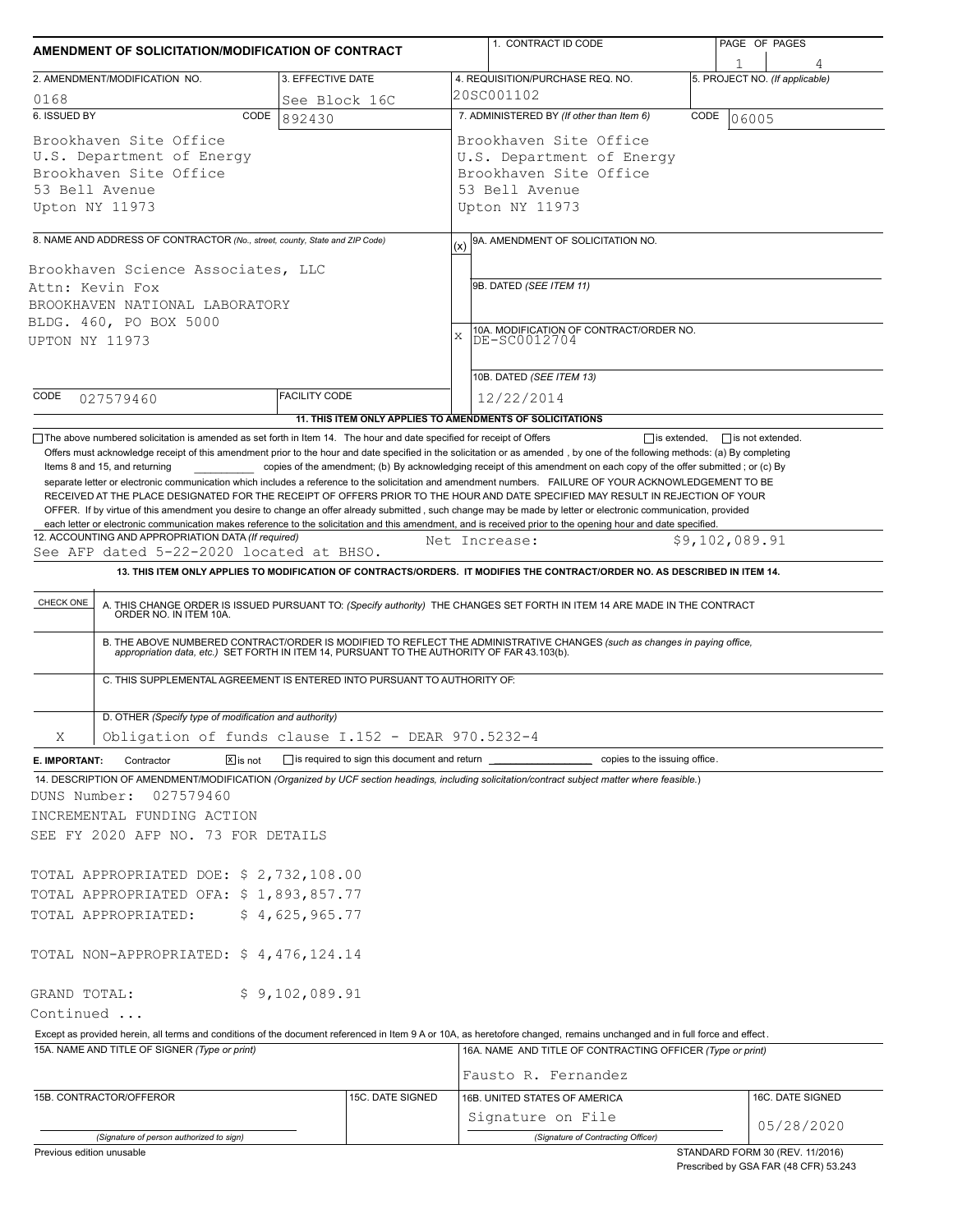**CONTINUATION SHEET** DE-SC0012704/0168 2 4 REFERENCE NO. OF DOCUMENT BEING CONTINUED **A CONTINUED PAGE OF PAGE OF PAGE OF PAGE** 

NAME OF OFFEROR OR CONTRACTOR

ITEM NO. ┃ SUPPLIES/SERVICES UNIT PRICE AMOUNT Brookhaven Science Associates, LLC (A)  $(B)$  (B)  $(C)$   $(D)$  (E)  $(E)$  (F) PREVIOUS CONTRACT AMOUNT: \$3,797,866,518.65 NEW CONTRACT AMOUNT: \$3,806,968,608.56 INFORMATION LISTED BELOW IS AUTO-GENERATED CONTENT BY STRIPES: LIST OF CHANGES: Reason for Modification: Funding Only Action Total Amount for this Modification: \$9,102,089.91 New Total Amount for this Version: \$3,806,968,608.56 New Total Amount for this Award: \$3,806,968,608.56 Obligated Amount for this Modification: \$9,102,089.91 New Total Obligated Amount for this Award: \$3,806,968,608.56 CHANGES FOR LINE ITEM NUMBER: 1 Total Amount changed from \$3,797,866,518.65 to \$3,806,968,608.56 Obligated Amount for this Modification: \$9,102,089.91 CHANGES FOR DELIVERY LOCATION: 06005 Amount changed from \$3,797,866,518.65 to \$3,806,968,608.56 NEW ACCOUNTING CODE ADDED: Account code: See AFP dated 05-22-2020 located at BHSO. [Non-Appropriated] Fund 00000 Appr Year 0000 Allottee 00 Reporting Entity 000000

 Subject To Funding: N Payment Address: Payment - Direct Payment from U.S. Dept of Treasury

 Object Class 00000 Program 0000000 Project 0000000 WFO 0000000

Local Use 0000000

Percent: .11758

Amount: \$4,476,124.14

Quantity: 0

 NEW ACCOUNTING CODE ADDED: Continued ...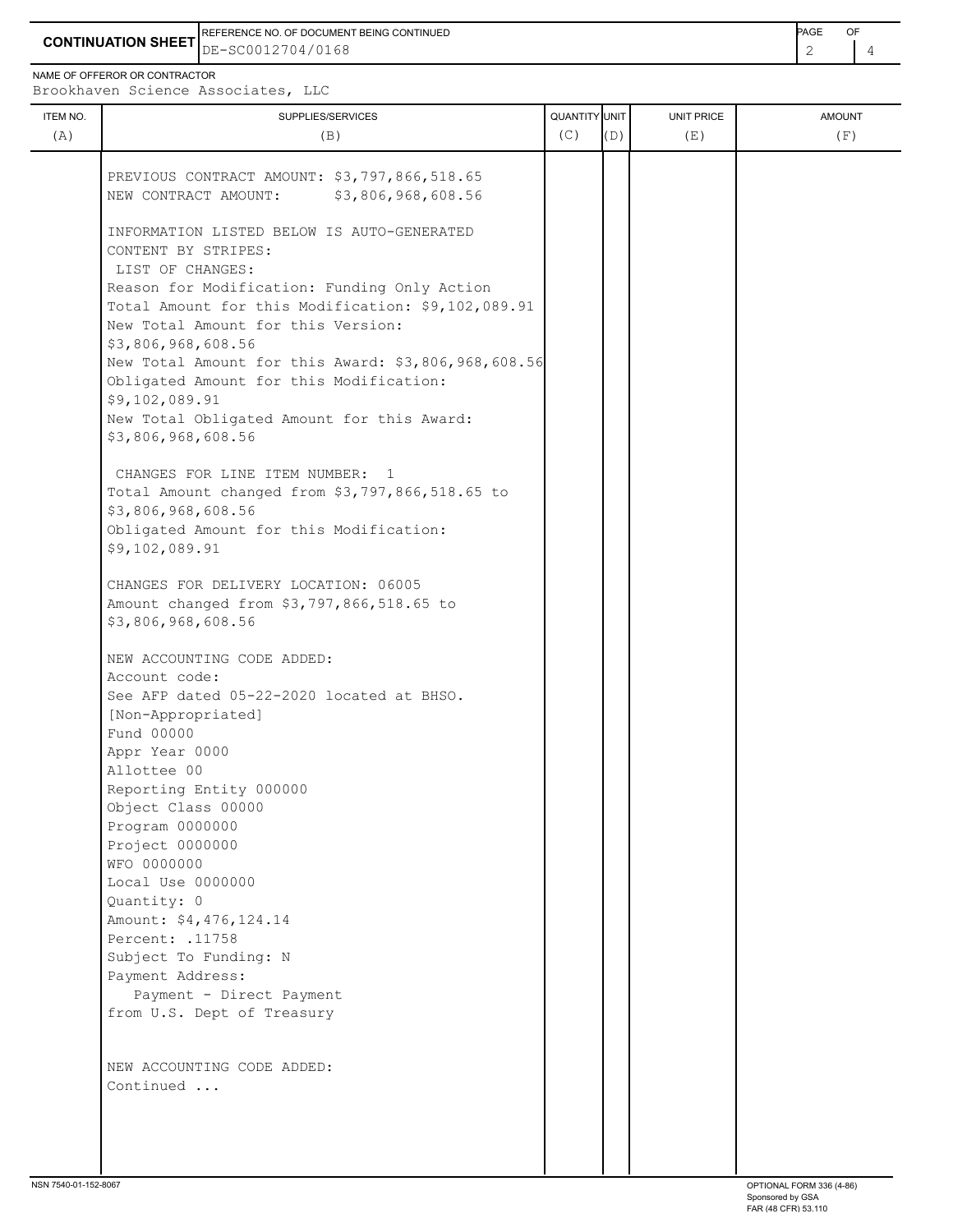**CONTINUATION SHEET** DE-SC0012704/0168 **And the set of the set of the set of the set of the set of the set of the set of the set of the set of the set of the set of the set of the set of the set of the set of the set of th** REFERENCE NO. OF DOCUMENT BEING CONTINUED **PAGE** OF

NAME OF OFFEROR OR CONTRACTOR

| ITEM NO. | SUPPLIES/SERVICES                                  | QUANTITY UNIT |     | UNIT PRICE | <b>AMOUNT</b> |
|----------|----------------------------------------------------|---------------|-----|------------|---------------|
| (A)      | (B)                                                | (C)           | (D) | (E)        | (F)           |
|          | Account code:                                      |               |     |            |               |
|          | See AFP dated 05-22-2020 located at BHSO.          |               |     |            |               |
|          | [Appropriated]                                     |               |     |            |               |
|          | Fund 00000                                         |               |     |            |               |
|          | Appr Year 0000                                     |               |     |            |               |
|          | Allottee 00                                        |               |     |            |               |
|          | Reporting Entity 000000                            |               |     |            |               |
|          | Object Class 00000                                 |               |     |            |               |
|          | Program 0000000                                    |               |     |            |               |
|          | Project 0000000                                    |               |     |            |               |
|          | WFO 0000000                                        |               |     |            |               |
|          | Local Use 0000000                                  |               |     |            |               |
|          | Quantity: 0                                        |               |     |            |               |
|          | Amount: \$2,732,108.00                             |               |     |            |               |
|          | Percent: . 07177                                   |               |     |            |               |
|          | Subject To Funding: N                              |               |     |            |               |
|          | Payment Address:                                   |               |     |            |               |
|          | Payment - Direct Payment                           |               |     |            |               |
|          | from U.S. Dept of Treasury                         |               |     |            |               |
|          |                                                    |               |     |            |               |
|          |                                                    |               |     |            |               |
|          | NEW ACCOUNTING CODE ADDED:                         |               |     |            |               |
|          | Account code:                                      |               |     |            |               |
|          | See AFP dated 05-22-2020 located at BHSO           |               |     |            |               |
|          | Fund 00000                                         |               |     |            |               |
|          | Appr Year 0000                                     |               |     |            |               |
|          | Allottee 00                                        |               |     |            |               |
|          | Reporting Entity 000000                            |               |     |            |               |
|          | Object Class 00000                                 |               |     |            |               |
|          | Program 0000000                                    |               |     |            |               |
|          | Project 0000000                                    |               |     |            |               |
|          | WFO 0000000                                        |               |     |            |               |
|          | Local Use 0000000                                  |               |     |            |               |
|          | Quantity: 0                                        |               |     |            |               |
|          | Amount: \$1,893,857.77                             |               |     |            |               |
|          | Percent: .04975                                    |               |     |            |               |
|          | Subject To Funding: N                              |               |     |            |               |
|          | Payment Address:                                   |               |     |            |               |
|          | Payment - Direct Payment                           |               |     |            |               |
|          | from U.S. Dept of Treasury                         |               |     |            |               |
|          |                                                    |               |     |            |               |
|          | Payment:                                           |               |     |            |               |
|          | Payment - Direct Payment                           |               |     |            |               |
|          | from U.S. Dept of Treasury                         |               |     |            |               |
|          | Period of Performance: 01/05/2015 to 01/04/2025    |               |     |            |               |
|          |                                                    |               |     |            |               |
|          | Change Item 00001 to read as follows (amount shown |               |     |            |               |
|          | is the total amount):                              |               |     |            |               |
|          | Continued                                          |               |     |            |               |
|          |                                                    |               |     |            |               |
|          |                                                    |               |     |            |               |
|          |                                                    |               |     |            |               |
|          |                                                    |               |     |            |               |